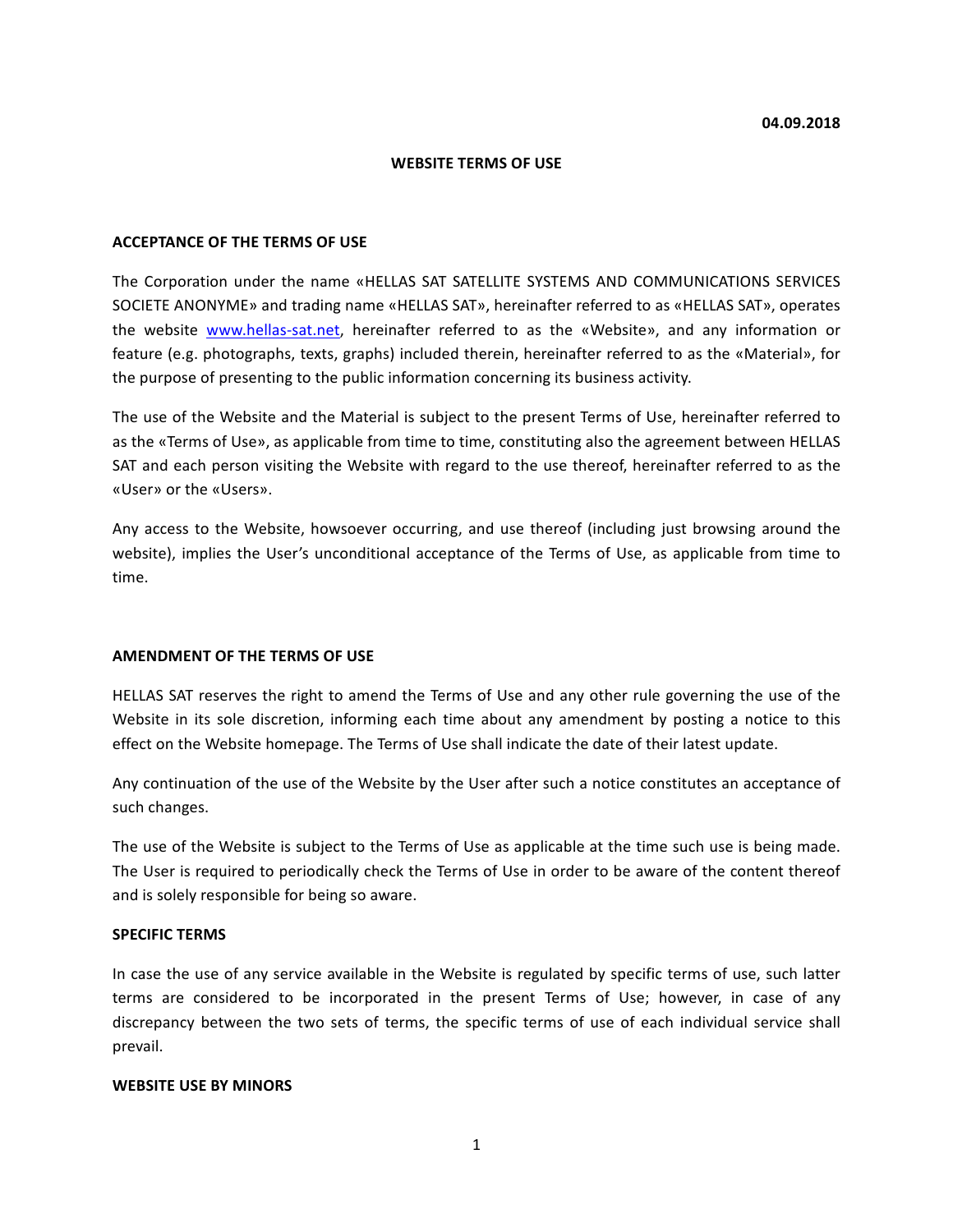By accepting the Terms of Use, the User represents that he/she is an adult over 18 years of age or, if under 18 years, that he/she has obtained the necessary consent of the person(s) exercising parental responsibility over him/her and that he/she will provide their details upon request. Persons exercising parental responsibility over minors are required to protect such minors from access to content addressed to adults and are solely responsible if they fail to do so.

It is the policy of HELLAS SAT to not engage in any prior control of the material or information provided by each user. HELLAS SAT has no responsibility whatsoever for any access, through the internet, to information, goods and services contravening the law or morals or being unsuitable or inappropriate for certain categories of persons and minors in particular.

In case the User considers that the Material or part thereof howsoever infringes upon his/her rights or on the rights of third parties, he/she may send an e-mail message at the e-mail address info@hellassat.net providing a precise description of the Material or part thereof that he/she considers to be injurious and the reasons that substantiate such claim.

## **HELLAS SAT LIABILITY WITH REGARD TO CONTENT**

The Website is used «as is», subject to modifications on the part of HELLAS SAT, without the User being able to make modifications or other interventions thereto.

HELLAS SAT endeavors to make the use of the Website safe and to provide, through the Website, information that is accurate, complete, valid, reliable and up-to-date. In all cases, however, the Users acknowledge and accept that, given the nature and the development of HELLAS SAT products and services as well as the nature and the technical requirements inherent to the Internet, HELLAS SAT may not be able at all times to exercise full control over the entire content and security of its Website and services. 

HELLAS SAT does not commit itself, nor does it guarantee or assume liability of any type that the use of the Website by Users is lawful or otherwise and that the Website content is accurate, complete and upto-date or secure. Therefore, Users agree that they must evaluate the content themselves and that they are solely responsible for their own actions that are based on the use of the Website, including any decision of theirs to rely on the accuracy, completeness and/or validity of the Website content.

THE USE OF THE SITE IS ON THE USER'S RESPONSIBILITY. HELLAS SAT, ITS EMPLOYEES AND EXECUTIVES, ITS AGENTS OR ANY THIRD PARTY INVOLVED IN THE CREATION, PRODUCTION OR PUBLICATION OF THE WEBSITE HAVE NO LIABILITY, TO THE EXTENT THAT EXCLUSION OF LIABILITY IS ALLOWED UNDER THE LAW, FOR ANY DIRECT, INDIRECT, MORAL, ACTUAL OR OTHER TYPE OF DAMAGE ARISING UNDER OR ASSOCIATED WITH THE USE OF THE WEBSITE OR THE MATERIAL, INCLUDING AS AN INDICATION THE INVOLUNTARY ACQUISITION OF COMPUTER VIRUSES FROM THE WEBSITE OR FROM E-MAIL MESSAGES SENT FROM/TO IT.

## **LINKS TO OTHER SITES**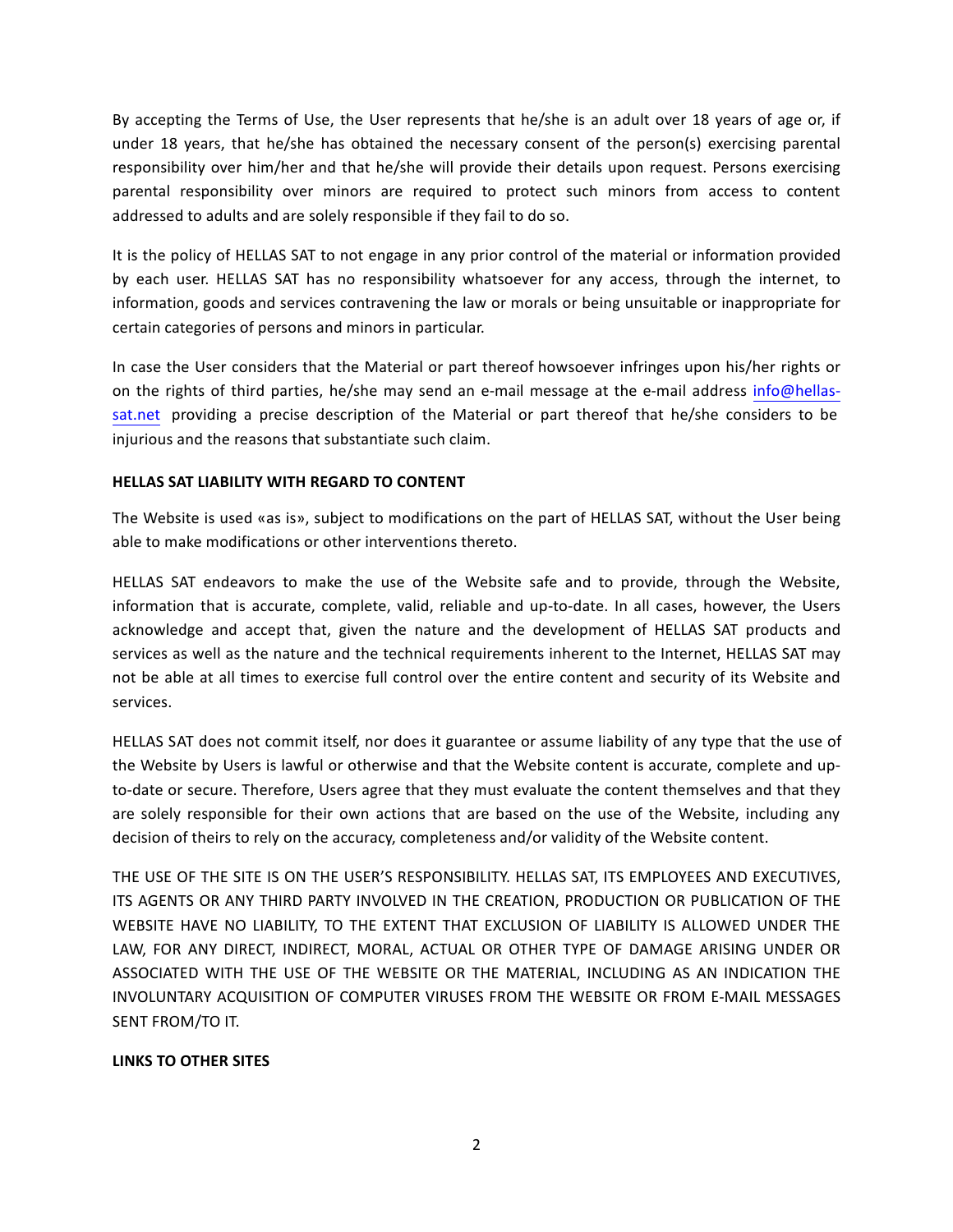The Website may contain links to other websites owned or operated under the supervision of third parties other than HELLAS SAT. Such links are provided solely for the User's convenience. HELLAS SAT does not control and is not responsible for the operation, content, confidentiality policies followed or the security of such websites; as an indication, HELLAS SAT shall be not held liable in case such third party websites:

- infringe on third party rights;
- are not safe or are inaccurate, incomplete or misleading;
- contain viruses or other programs of a destructive nature.

HELLAS SAT does not endorse the content or the products or services offered by such sites and is not associated with the operators of such sites. When the Website makes reference, via links or hyperlinks, to other websites, the owners and/or operators of the said sites incur full (civil and criminal) liability for the security, lawfulness and validity of the content of their websites, to the exclusion of any HELLAS SAT liability such as, as an indication, liability for infringement on intellectual and industrial property rights. When the User connects to such sites, the User bears the full risk for such connection and access, without any involvement on the part of HELLAS SAT.

## **WORLDWIDE ACCESS**

The Website may be accessed from all over the world. The Website may make reference to products or services that are not available in the country of each individual User. Such references do not imply that HELLAS SAT intends to make available such products in the said countries.

HELLAS SAT, a Greek company subject to Greek Law, controls, operates and is responsible for the operation of the Website. Without prejudice to the provisions hereof in connection with HELLAS SAT liability with respect to content, HELLAS SAT does not guarantee and accepts no liability as to the lawfulness of the Website, the Material, the products and/or services referred to therein in countries other than Greece. When a User accesses the Website from a location outside Greece, the User is solely responsible for his/her compliance with local legislation.

## **INTELLECTUAL AND INDUSTRIAL PROPERTY - LICENSE TO USE**

## **Property Rights**

The Website, including the software thereof, as well as the Material contained therein from time to time, is the intellectual and/or industrial property of HELLAS SAT, protected by the relevant provisions of Greek, EU and International Law on the protection of intellectual and industrial property. Further, the composition of the content and the layout of its features as contained in the Website from time to time are exclusively owned by HELLAS SAT and protected under the relevant provisions of Greek, EU and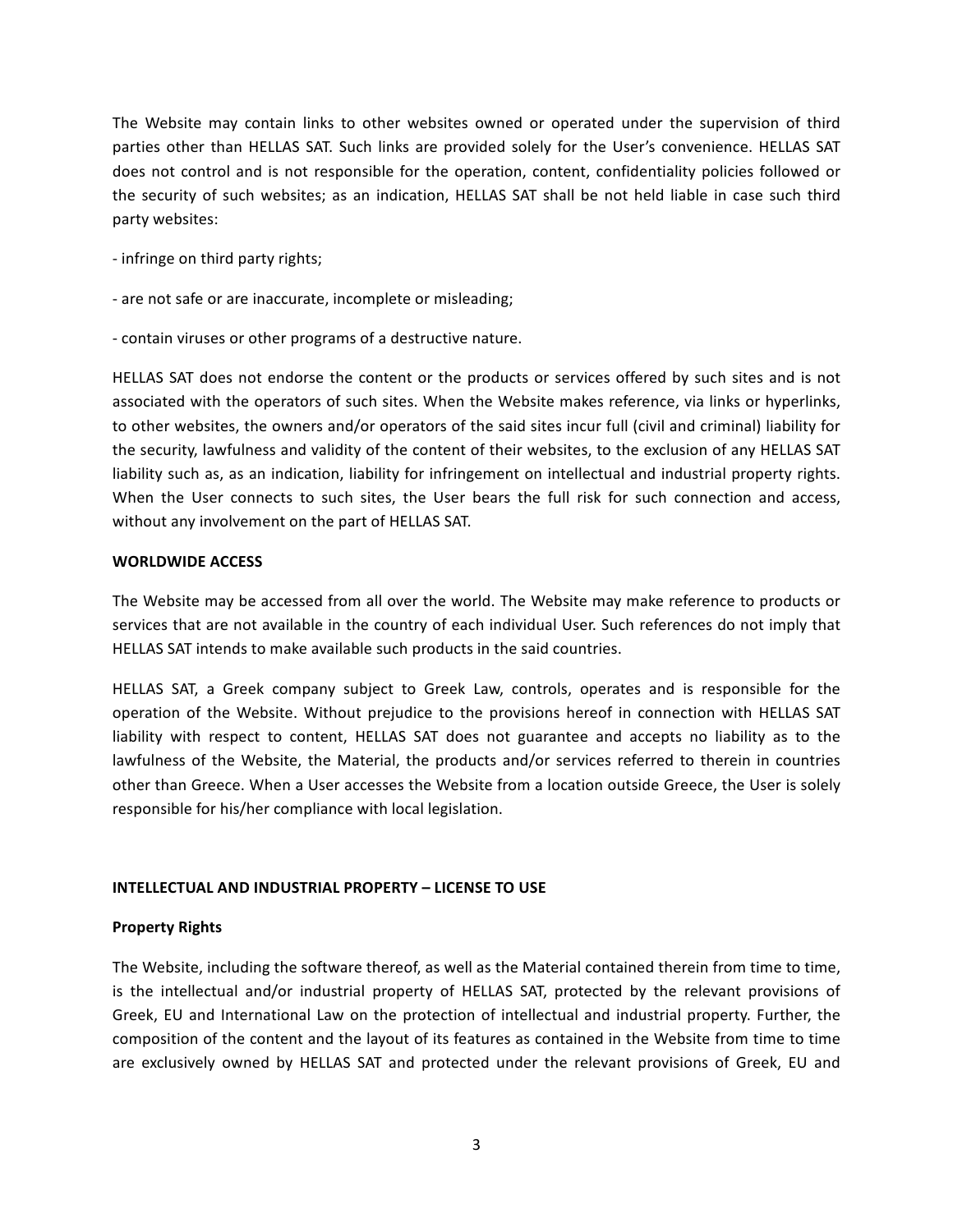International Law. The User does not hereby acquire any property right in the Website and the Material, other than the permissions to use as explicitly provided for in the present Terms of Use.

HELLAS SAT hereby explicitly reserves all copyrights in each and every Website element/feature, as well as in the Material, such as  $-$ as an indication– intellectual property rights, industrial property rights in trademarks, products or services, trade names, distinctive features, etc.

## **Permission to use – Limitations of use**

Subject to the User complying with the Terms of Use and the Confidentiality & Data Protection Policy, HELLAS SAT grants free of charge to the User a limited, non exclusive, non transferable and non assignable license to access, download, view on the screen of his/her device the Website and the Material and in general to use same for the purpose provided for in the present Terms of Use. Accordingly, each User acknowledges and accepts that the Website and its Material are intended solely for personal and not for commercial use. Every User is entitled to download and/or copy and/or store individual parts of the Material in the Website strictly for his/her own personal use and not for commercial purposes, without erasing the identifiers of its origin and on the condition that he/she will protect any and all proprietary rights of HELLAS SAT against any infringement. For any other purpose, the above actions are permissible only when done upon the written consent of HELLAS SAT. Access to the Website or any other of the above indicated actions shall under no circumstance result in the creation of a right, title or legitimate right in any part or the whole of the Website downloaded and/or copied and/or stored.

Other than the above explicitly stated permissible uses, the Website and its Material cannot be reproduced, copied, leased, sold, sublicensed, assigned, transferred, extracted, transmitted, broadcasted or distributed in whole or in part in any manner whatsoever by any User, nor can it be lended or its use conceded. Under no circumstance can the Website be used for commercial purposes. The modification, rearrangement, adaptation, translation or any other change to the Website and the Material, as well as the creation of derivative works or improvements, is expressly prohibited. Equally prohibited is the disassembly, re-engineering or other attempt to obtain the source code of the Website, and decompilation (other than to the extent permitted by law). Further, the creation and/or posting of a database containing substantial parts of the Website is not permitted, unless upon the prior express consent by HELLAS SAT.

On the basis of the above, the User undertakes not to create any work which is derivative of and based on the Website content, or copy, reproduce, republish, upload, modify, transmit, sell or exploit in any manner in whole or in part the Website, its associated software or its Material. Further, the User undertakes not to include the Website in an index, or frame it with another website, or introduce it as a link for direct access to its internal information from another website, or copy its location in another server by mirroring or promise a right in the Website to a third party, without the express prior written consent of HELLAS SAT.

Furthermore actions for circumventing or violating security rules or rules governing the use of content which are prescribed, applicable or imposed by any functionality (including, among others, the digital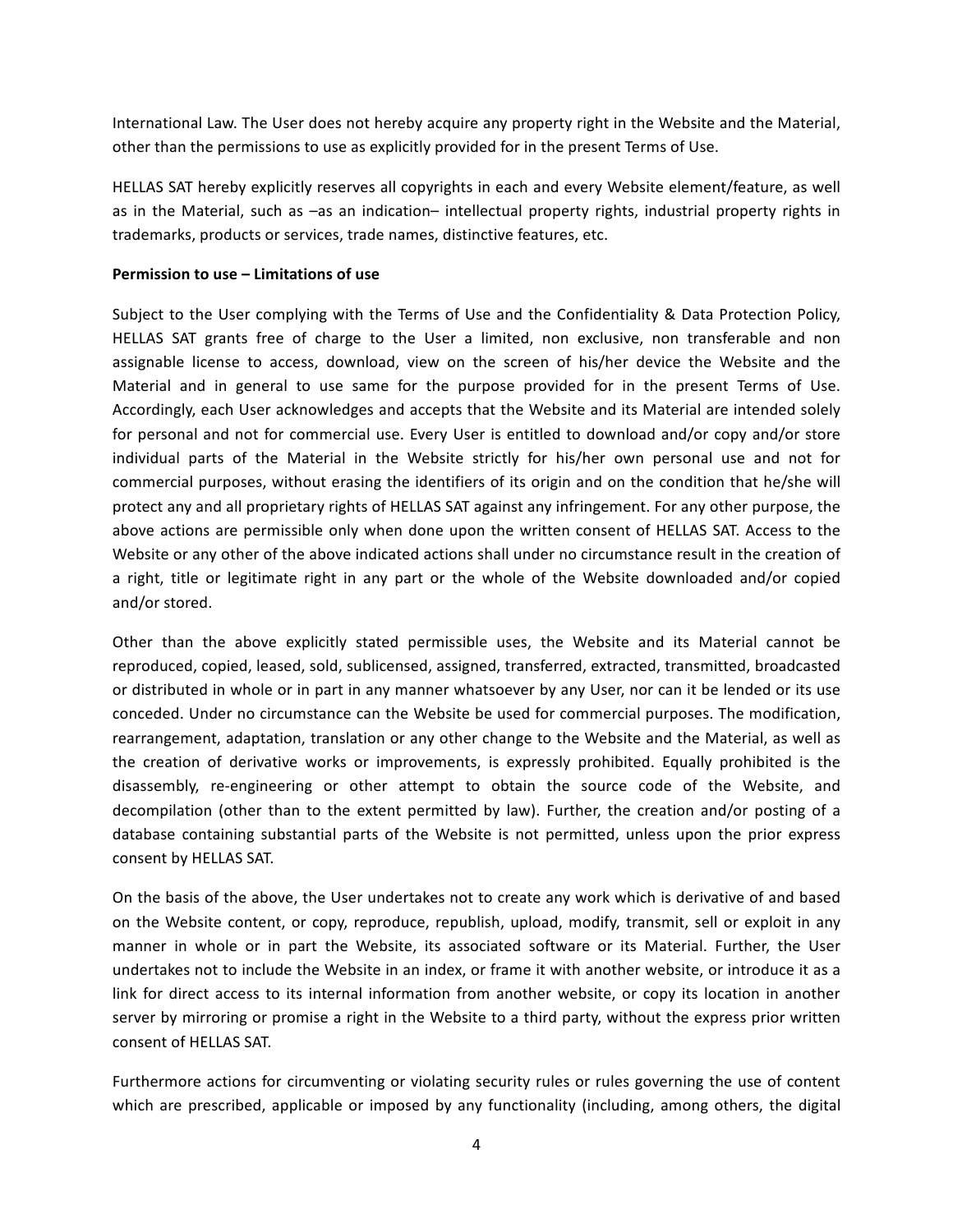rights management functionality) contained in the Website are prohibited. The use of the Website to access, copy, transfer, encode or transmit content in violation of any law or HELLAS SAT or third party rights, as well as the removal, concealment or alteration of intellectual property notices, trademarks or notices of other proprietary rights owned by HELLAS SAT or third parties which (notices) are affixed or contained or accessed in conjunction with or through the Website, are prohibited.

The use of the Website in any unlawful manner, for any illegal purpose or in violation of the applicable legislation or regulations prescribed in Greek Law on intellectual property and relevant provisions of the European and International Law is prohibited.

By their use of the Website, Users unconditionally accept, agree and undertake to make lawful and due use thereof, and particularly in conformance with the terms and conditions set out in the present Terms of Use. 

Any use of the Website which constitutes a violation of the Terms of Use is strictly prohibited and shall automatically result in the termination of the above license. The license granted to the User may be freely revoked by HELLAS SAT, without any prior notice in this respect being required.

A main principle underpinning HELLAS SAT policy is the respect and protection of third party intellectual property rights. Should, however, the User consider that his/her intellectual property rights are infringed upon through the Website, the User may inform HELLAS SAT accordingly, by sending an e-mail message to the e-mail address info@hellas-sat.net identifying the Website part he/she considers as infringing on his/her rights and providing the reasons considered to document such infringement.

## **PERSONAL DATA AND CONFIDENTIALITY PROTECTION**

Concerning the confidentiality protection and personal data management, please read the CONFIDENTIALITY & DATA PROTECTION POLICY, which is an integral part of the present Terms of Use.

## **OFFICIAL SERVICE**

The User agrees to not establish or provide ways through which participation in the Website can be achieved via other websites or in a manner not approved by HELLAS SAT.

The User undertakes and agrees not to use computer hardware or software or any other method not approved by HELLAS SAT, which would affect the Website.

## **AVAILABILITY AND SECURITY**

## **Availability and Good Functioning**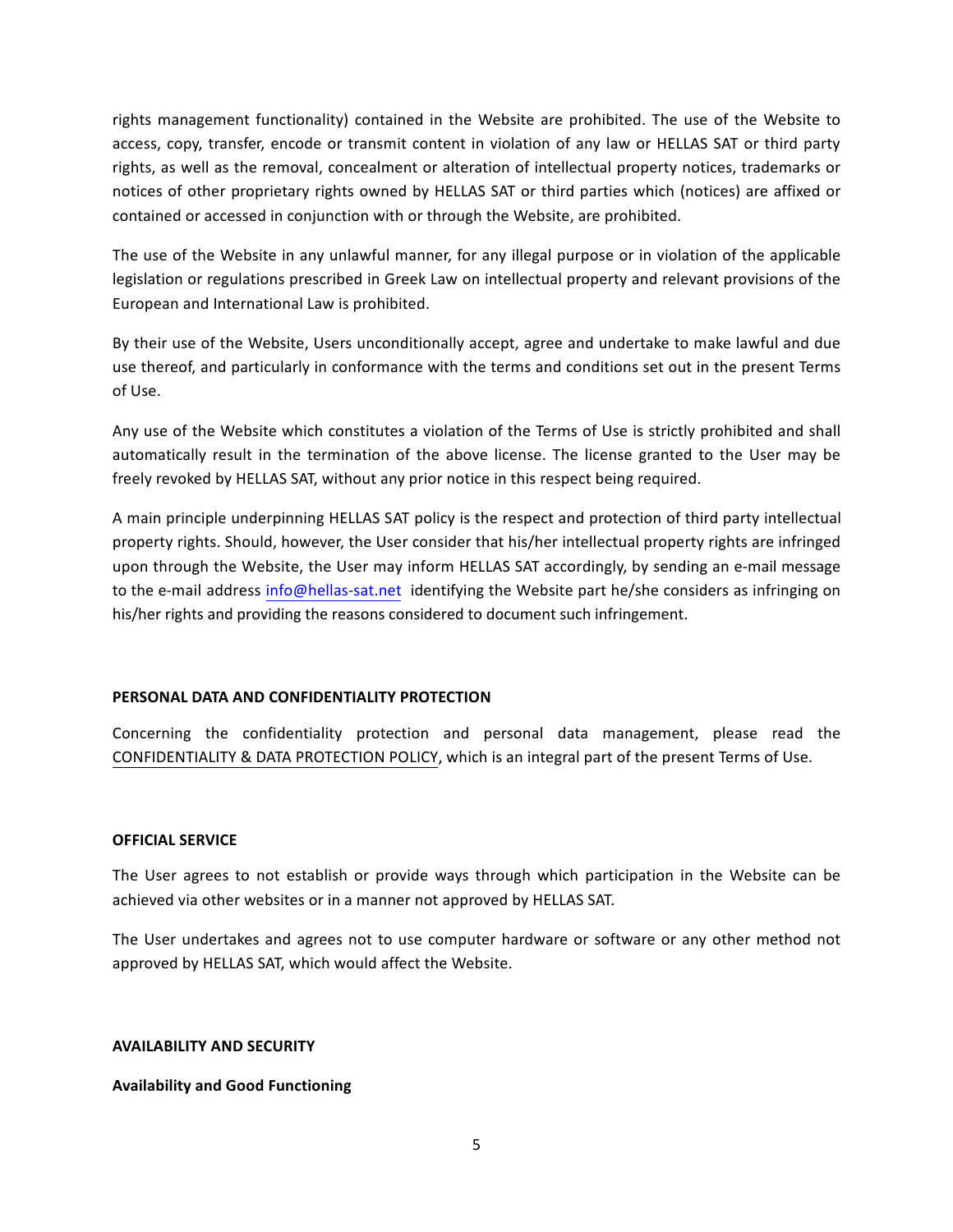HELLAS SAT makes reasonable efforts towards ensuring Website maintenance and availability. However, the Users acknowledge that the Internet is an unsafe medium and that website availability can be affected by user equipment, by other communications networks, by Internet connection service providers, the large number of persons trying to use the Website at the same time or by other causes. For these reasons, Users agree that HELLAS SAT shall have no liability for the interruption of Website operation or for the Website's failure to function in a smooth manner.

The Website and HELLAS SAT are not related in any manner to the Internet connection service providers and sole the User is responsible for paying all amounts due to the respective providers of the relevant services and for ensuring his/her access to the Website.

Users agree and accept that HELLAS SAT may modify and/or discontinue on a temporary or permanent basis the operation of the whole or any portion of the Website with and/or without prior notice to the Users. Consequently, HELLAS SAT has no liability for damage of any type caused by the interruption of operation or the irregular operation of the Website or the inability of Users to access the Website, the termination of all or parts of the Website, the delay, non delivery, interruption or poor quality in the reception of its services or loss of its content or the existence of errors of any type. HELLAS SAT does not guarantee that its Website shall be compatible with the computer, hardware and software of each individual User.

## **SOFTWARE AVAILABLE AT THIS SITE**

The intellectual property rights or other rights in the software available for visiting the Website are owned by HELLAS SAT or its assignors/licensors. To access information on the Website the User may be required to sign a license with third party software providers. The User's ability to access such information may be conditional upon the User signing such licenses. The use of such software packages is governed by the terms of the license agreement contained in the software. HELLAS SAT does not assume any liability for the arrangement of such licenses. It is recommended to abstain from any software installation or use unless the User has obtained the relevant license to use; should the User, however, proceed with such actions even though no such license has been signed, the User shall bear the relevant risk.

#### **MAINTENANCE**

In all cases HELLAS SAT reserves the right at any time to discontinue, on a temporary or permanent basis, the operation of the whole or any portion of the Website for maintenance or upgrading purposes or for any other reason, without incuring any further liability.

## **SECURITY**

Even though HELLAS SAT endeavors to ensure the protection of the Website against digital viruses and/or any other type of harmful or destructive files (or programs) designed to interfere with, destroy or limit the functioning of any software or telecom equipment, it nevertheless cannot guarantee that the Website shall never be infected by such features. Therefore, each individual User is responsible for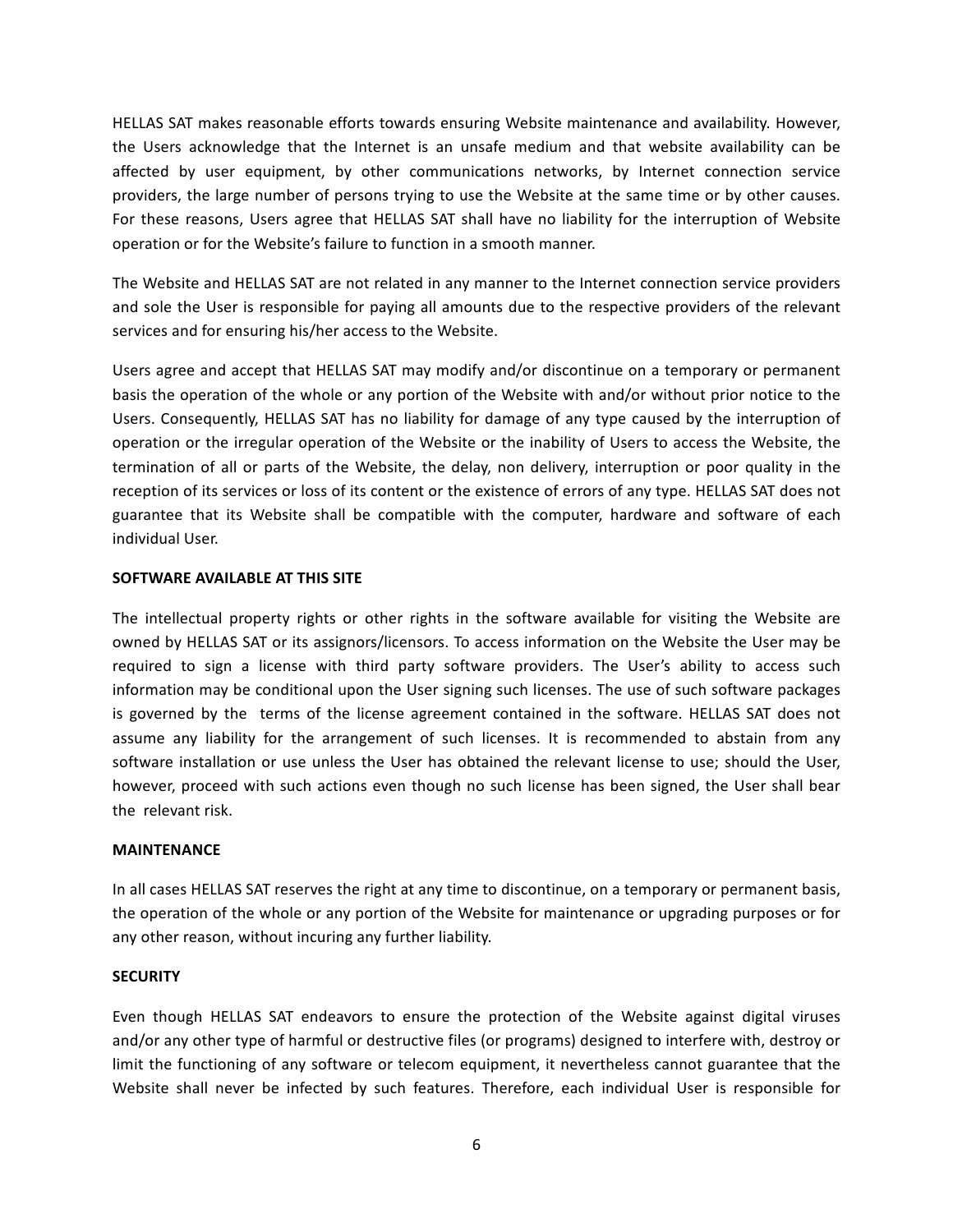seeing to the integrity and protection of his/her own software systems and equipment and HELLAS SAT has no liability in case Users' software and hardware is infected by viruses and other harmful features as referred to above.

# **USER OBLIGATIONS**

Users accept and agree that they will make legitimate use of the Website. As an indication, and not by way of limitation, Users undertake that by their use of the Website:

- they shall not act in a manner obstructing and/or preventing the smooth and/or compliant use of the Website and its other connected websites for other users;
- they shall not act in a manner infringing upon the intellectual or industrial property rights held by HELLAS SAT or third parties (please read the «Protection of Intellectual Property» section for details on the protection of intellectual property);
- they shall not act so as to mislead a third party with respect to the origin of the Website content and/or to cause damage to the reputation of HELLAS SAT;
- they shall not install, transmit and/or spread in any manner whatsoever via the Website digital viruses and/or any other type of harmful or destructive files and/or programs designed to destroy or limit the functionality of any software or telecom equipment or prevent other users from using the Website;
- they shall not install or transmit in any manner unsolicited advertising messages or advertising messages in any form not expressly authorized by HELLAS SAT, undesired e-mail messages (spam) and in general they shall not forward undesired information in any manner whatsoever;
- they shall not upload or in any manner transmit material and information that they are not entitled to disclose by virtue of the law or private agreements (e.g. confidential information);
- they shall not act so as to infringe upon the rights or the personality of third parties and in particular in a manner causing injury to a minor;
- they shall not interfere with or jeopardise the security of, or cause in any other manner a failure to the Website, the Material hosted thereat, the source codes of the software therein, the server hosting the Website and/or networks connected to or accessible via the Website or other websites connected to it:
- **E** they shall not pursue a purpose which is prohibited by the present Terms of Use;
- they shall not proceed with action that could constitute or could encourage a conduct that could be considered to be a criminal offence, that could initiate a civil action or otherwise violate any law;
- they shall not post or transmit any material that has a threatening, untrue, misleading, defamatory, injurious, harassing, libelous, obscene, immoral, scandalous, pornographic or blasphemous content. HELLAS SAT shall fully cooperate with all law enforcement authorities and shall fully comply with any court judgment requiring or ordering the disclosure of the identity of any person who posts or transmits such information and material;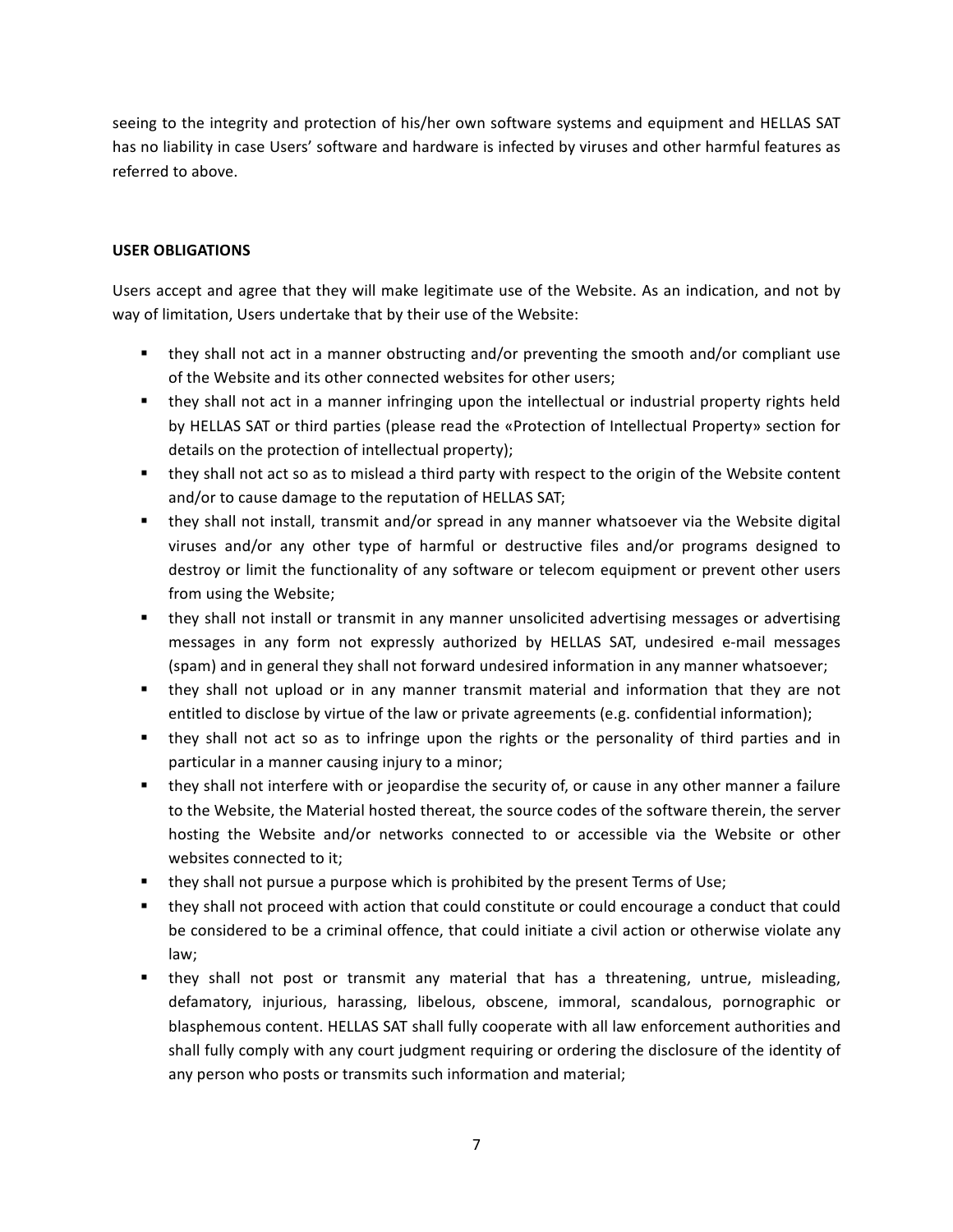- they shall not compile e-mail addresses or other details of users from the Website by means of electronic or other means for the purpose of generating undesired commercial or other communication with such users;
- they shall not upload, transmit, store or make available to the public in any manner whatsoever photographs of third parties without obtaining such parties' consent;
- they shall notify HELLAS SAT immediately upon becoming aware of any unlawful or prohibited use of the Website by third parties.

It is explicitly clarified that the use of the Website for advertising purposes or for offers by the User is prohibited, unless there is an express agreement to the contrary entered into with HELLAS SAT.

It is strictly prohibited to use any feature of the Material, other than as provided for in the present terms of use, without the written permission of HELLAS SAT. In case of violation of the terms of use, HELLAS SAT shall fully avail itself of the legal remedies available to it under the law, including criminal prosecution.

# **VIOLATION OF THE TERMS OF USE**

In all cases of violation of the present Terms of Use, Users shall be required to indemnify HELLAS SAT for every direct and/or indirect damage sustained by it. Failure by HELLAS SAT to exercise its rights under the present Terms of Use shall not be construed as a waiver of its said rights by HELLAS SAT.

HELLAS SAT expressly reserves its right to monitor the implementation of the present rules in its sole discretion.

## **INDEMNITY**

The User agrees to protect, defend and indemnify HELLAS SAT, its associates, employees and in general the personnel of HELLAS SAT against any damage and expense, without limitation, that they may suffer and which directly or indirectly arises from or is attributed to the User's misuse of the Website or violation of the Terms of Use.

## **TERMINATION**

HELLAS SAT reserves its right to terminate, without prejudice and without incurring any further liability, the agreement hereby entered into with each User, immediately and without notice, if the User violates the Terms of Use or part thereof or if HELLAS SAT is unable to verify information provided by the User in the context of use of the Website.